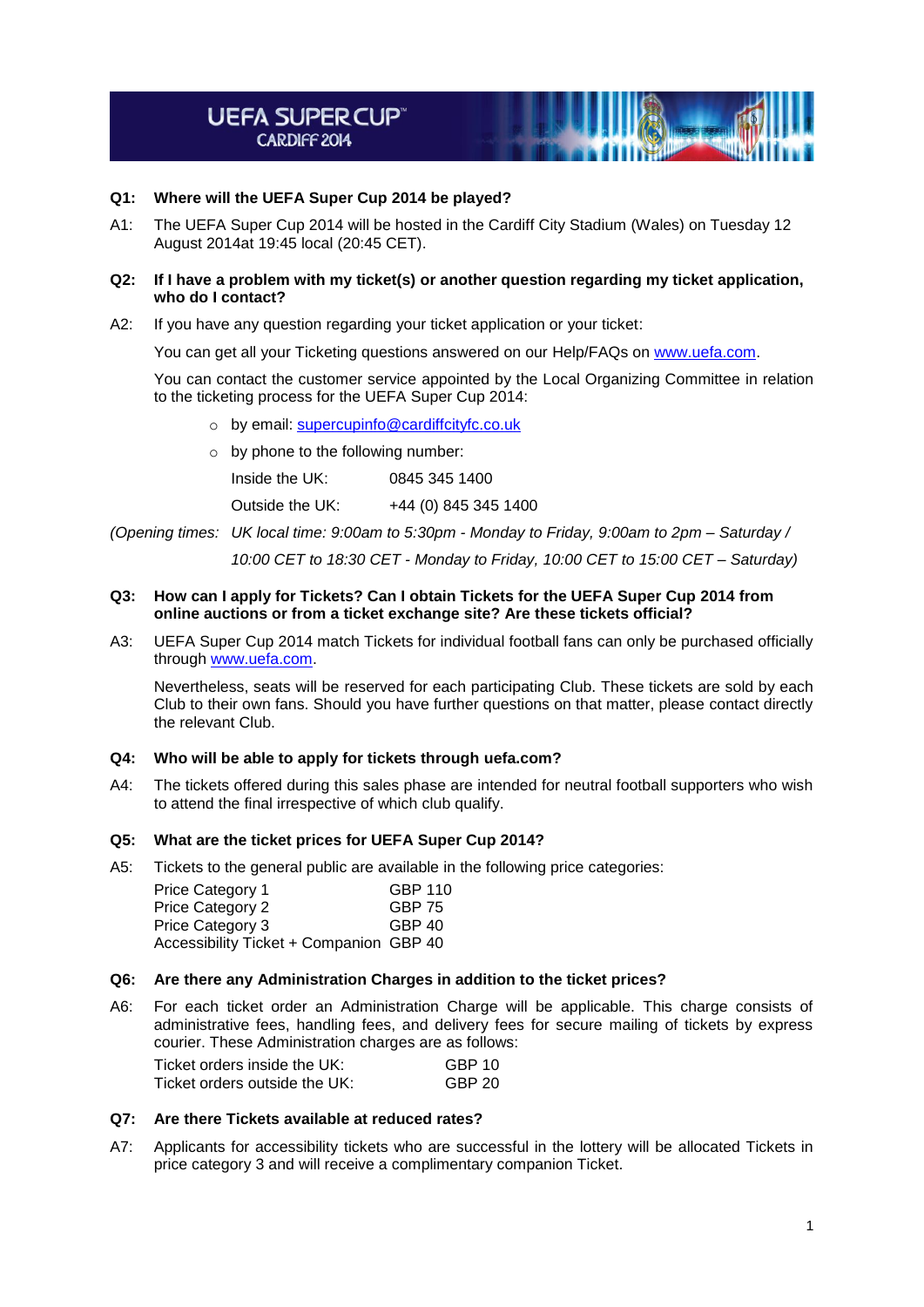## **Q8: What is the procedure to order accessibility tickets?**

A8: If you wish to apply for an accessibility ticket, you should apply via the Ticket Portal and submit by email [SCUP2014.disability.proof@uefa.ch](mailto:SCUP2014.disability.proof@uefa.ch) a valid proof of disability. If demand exceeds supply all valid and correct applications received before Friday 27 June 2014 at 12:00 CET will go into a lottery. The lottery will determine the successful applicants.

## **Q9: Who is entitled to purchase accessibility tickets?**

A9: Only the following people are entitled to purchase an accessibility ticket and only upon an official proof of their disability: wheelchair users, visually impaired, hearing impaired, ambulant.

## **Q10: When will ticket sales start?**

A10: Ticket sales for UEFA Super Cup 2014 will start on Thursday 5 June 2014 at 12:00 CET and close on Friday 27 June 2014 at 12:00 CET, through uefa.com only.

## **Q11: Did the time I placed my Application affect my chances of being successful in getting tickets?**

A11: It makes no difference whether you register early (on 5 June 2014) or later during the sales phase. Every correctly submitted and accepted Application received between Thursday 5 June 2014 and Friday 27 June 2014 has the same chance of being allocated Tickets as a result of the lottery.

Once the application period has finished, allocation will be decided by lottery (ballot) and every valid application will enter the ballot, independently of the time of submission within the application period.

## **Q12: Will the tickets be allocated through a lottery process?**

A12: If demand exceeds supply (which is extremely likely) all valid and correct applications received before 27 June 2014 at 12:00 CET, will go into a lottery. The lottery will determine the successful applicants.

## **Q13: Is there a minimum age for children for attending a match? Can my child sit on my lap? Is there any discount for children?**

A13: For security reasons, all persons need to have a seat allocated to them, which means that all children require a valid Ticket to have access to the stadium.

The entrance to the stadium will only be authorised upon presentation of a valid Ticket for each person, regardless of age. Furthermore, please note that there are no discounts in Ticket prices for children.

# **Q14: Will all the Tickets allocated to me be adjacent seats?**

A14: Tickets that are part of one specific Application will, as far as possible, allow the Ticket Holders to be seated together. Persons placing Applications separately cannot be provided with adjacent seating.

# **Q15: Is there a possibility to purchase Tickets for a larger group (more than 4 people)?**

A15: Please note that group bookings are not possible, as it is our aim to enable as many people as possible to watch the UEFA Super Cup 2014.

## **Q16: Will my name be printed on the tickets?**

A16: The name of the Applicant will be printed on the ticket(s) allocated. ID checks could be implemented at the entrance of the stadium.

## **Q17: How do I pay for my UEFA Super Cup tickets?**

- A17: Payment can be done by credit card only (MasterCard, Diners Club, JCB and Visa accepted). The card must be valid until at least September 2014. If you will be allocated tickets, your credit card will automatically be charged.
- **Q18: When will my credit card be charged?**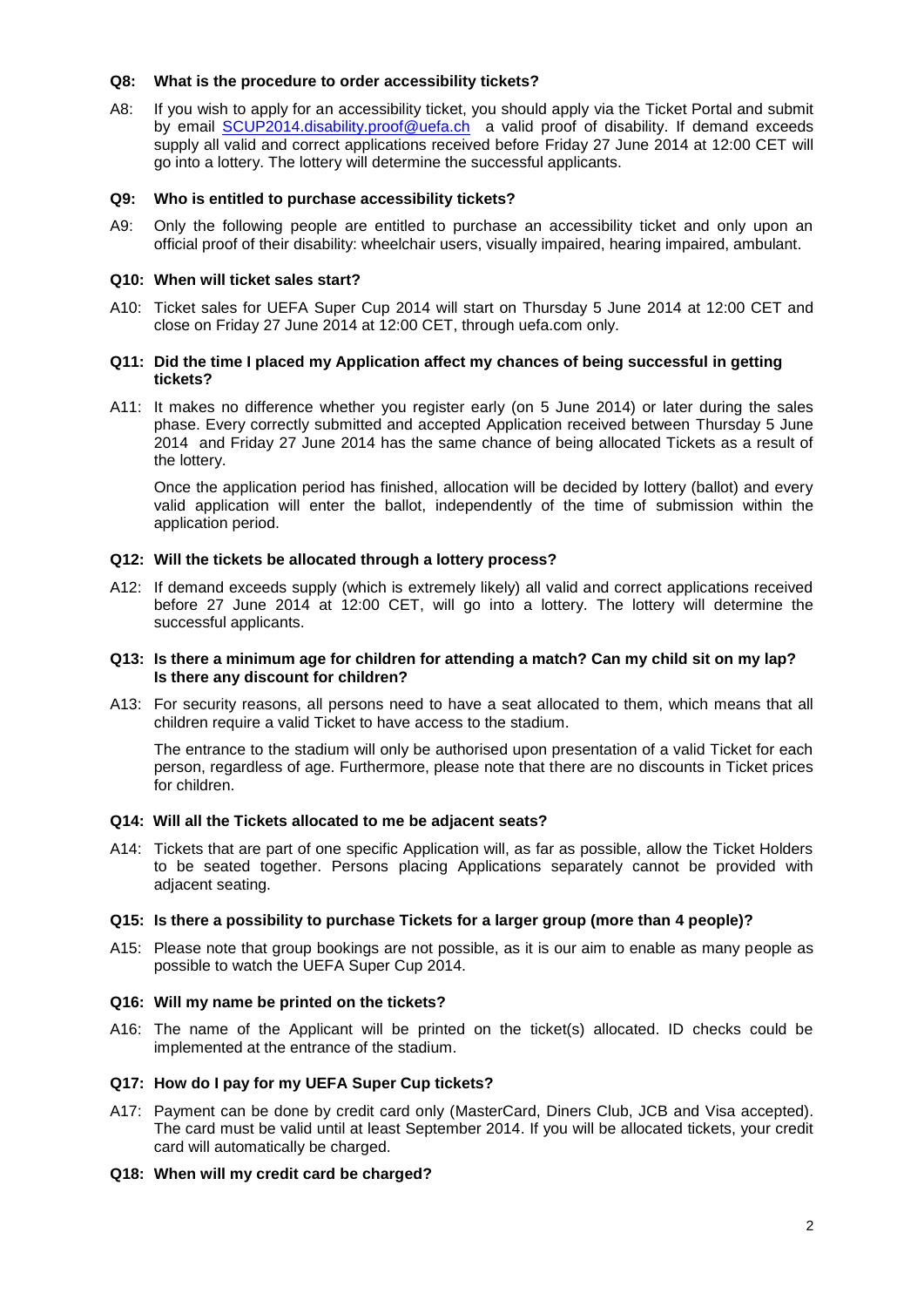A18: If you will be allocated tickets, your credit card will be charged between 27 June and 7 July. In the event we are not able to charge your credit card, - for example if the amount exceeds your credit limit - your ticket order will be cancelled automatically. All credit card payments will be VeriSign Secured.

## **Q19: Which currency can be used for payment for the Tickets?**

A19: All Applicants must pay for their Tickets in British Pounds (GBP).

## **Q20: Is this a secure website?**

A20: Please be assured that your booking will be securely processed through [https://ticketing.uefa.com/uefasupercup.](https://ticketing.uefa.com/uefasupercup) Transactions are protected by SSL encryption; all data sent to the server will be protected. Transaction times may vary according to site traffic. Only when submitting the application, data will be transferred through https.

## **Q21: Do I need a special program to apply for tickets via [https://ticketing.uefa.com/uefasupercup?](https://ticketing.uefa.com/uefasupercup)**

A21: You need to use Internet Explorer 5 or Netscape 7 or more recent versions to allow you to apply for tickets online.

## **Q22: Is my browser version compatible with the UEFA Super Cup Ticket Portal? Do JavaScript and cookies have to be activated in the browser?**

A22: Care was taken when designing the pages to ensure that only standard functions are used that display correctly in the various browsers used around the world. In exceptional cases there may be problems displaying a web page, but this will merely affect the visual appearance of the page and not its functionality.

It is recommended that you activate JavaScript as otherwise the site's full functionality will not be available. A corresponding message will be displayed on specific pages. Cookies have to be enabled in order to submit an application. If you are concerned about privacy, you can override automatic cookie handling for all websites in the internet zone by having your browser prompt you before accepting cookies. These modifications can be made in the browser's security settings.

## **Q23: What should I do if I forget my password?**

A23: If you forget your password, use the link "Forgot Password?" in the login window. The e-mail address you provided will be used to send you a new password to access your Personal Application.

After logging in with the new password, you will have the possibility of changing it by clicking on "My Account" and then on "Save Details".

If you have not received your password by e-mail, please check in the Ticket Portal if the e-mail address you provided is correct. If the address is correct, please check the settings of your email account and make sure that you can receive e-mails sent by the Local Organising Committee as it may be possible that your e-mail provider has classified our e-mails to you as spam. Should you use an integrated e-mail application program in your computer such as Outlook, please note that this program may have automatically sent our incoming e-mails to the Junk e-mail folder. This could be a reason why sometimes our e-mails containing your new password are not received directly in your inbox.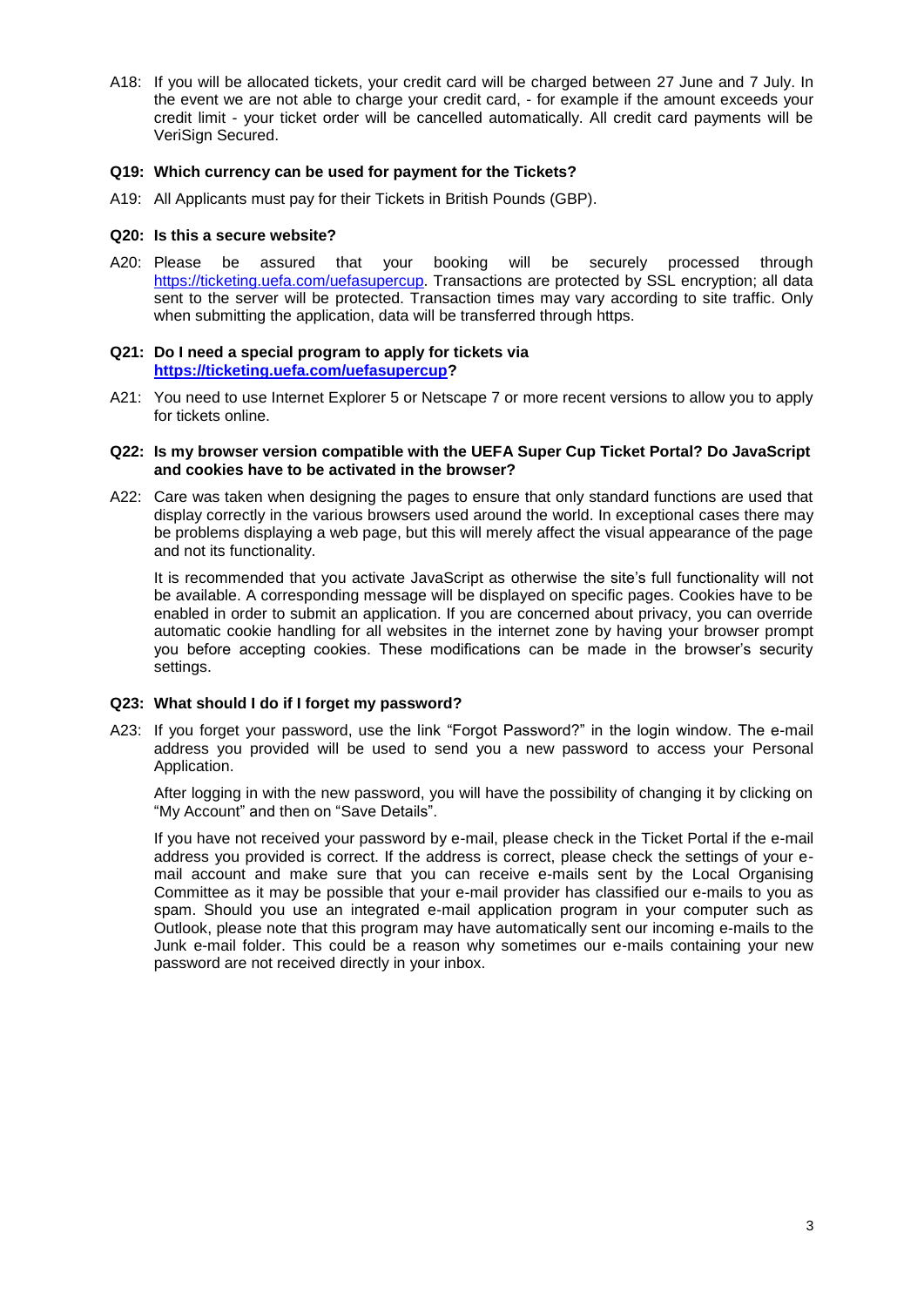## **Q24: I cannot log into my Personal Application although I have entered the login data correctly. What should I do?**

A24: Should you encounter difficulties to log in, please consider the following possible reasons:

- Your password is case sensitive. Please respect the writing of capital and small letters.

- You are recommended to activate JavaScript as otherwise the site's full functionality will not be available.

- Cookies have to be enabled. Should you be concerned about privacy, you have the possibility to override automatic cookie handling for all Web sites in the Internet zone by having your browser prompt you before accepting cookies. These modifications can be made in the browser's security settings.

- If you forgot your password, use the link "Forgot Password?" in the login window. The e-mail address you provided will be used to send you a new password to access your Personal Application.

- After entering your e-mail address and your password, you must click on the "Login" button to enter the Personal Application. Please note that you cannot log in if you press the Enter key on your keyboard instead of the "Login" button.

## **Q25: What if I mistakenly filled the wrong details?**

A25: To modify your application, you need to access your personal application and change the wrong details before the deadline of Friday 27 June 2014 12:00 CET.

## **Q26: Why is national ID or Passport number required?**

A26: A national ID or Passport number is required to ensure clear identification and to establish an unambiguous link to the personal data of the purchaser.

# **Q27: Do I receive a confirmation of my Ticket Application?**

A27: Immediately after ordering your tickets, you will receive an e-mail confirming we have received your application and giving you your customer reference number. If you have not received this e-mail, please verify your spam/junk mailbox.

## **Q28: Can I cancel my ticket application?**

A28: Yes, during the application period you can access your personal application and cancel it. However, once the application period has expired, after Friday 27 June 2014 12:00 CET it will no longer be possible to cancel your application.

## **Q29: How will I know if I will receive the ticket I applied for?**

A29: After payment collection has taken place, all ticket applicants, successful and unsuccessful, will receive an e-mail notification no later than Monday 7July 2014.

## **Q30: If I have been allocated tickets as a result of the lottery, can I still cancel my ticket(s)?**

A30: After closing of the application period, you can no longer cancel your application and your credit card will automatically be charged.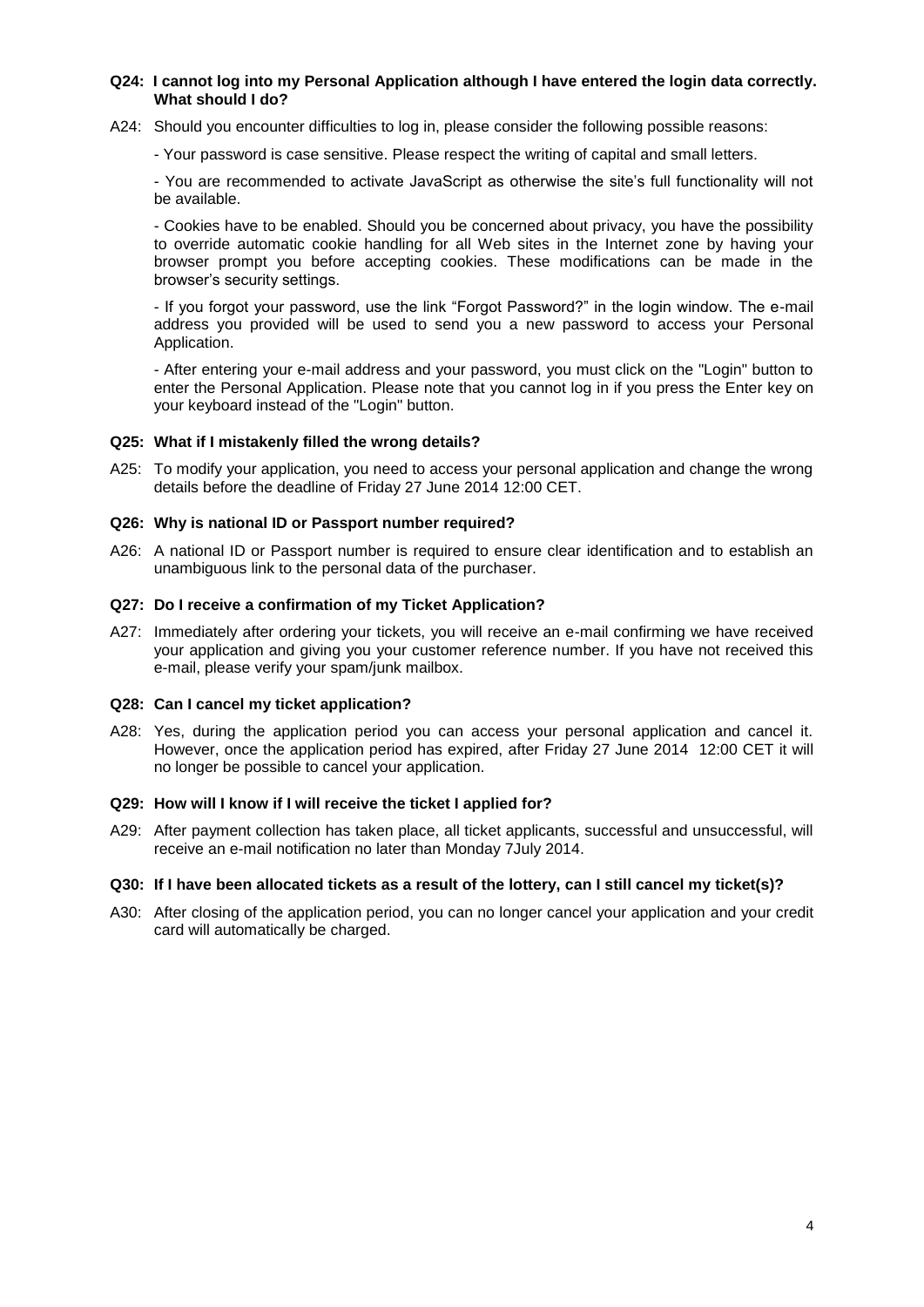#### **Q31: What is the status of my Application? How do I find out whether my Application has been successful?**

A31: All Applicants will be informed at the latest on Monday 7 July 2014 whether they were successful in the lottery or not.

If you don't receive any confirmation e-mail, please check the settings of your e-mail account and make sure that you can receive e-mails sent by the Local Organising Committee as it may be possible that your e-mail provider has classified our e-mails to you as spam. Should you use an integrated e-mail application program in your computer such as Outlook, please note that this program may have automatically sent our incoming e-mails to the Junk e-mail folder. This could be a reason why sometimes our e-mails are not received directly in your inbox. Please check also if the e-mail address you provided is correct. If you still can't find the e-mail, please log into your personal application as of Monday 7 July 2014 with your e-mail address and your password in order to check the status of your Application.

## **Q32: How many ticket(s) am I entitled to apply for?**

A32: Each applicant may apply for a maximum of 4 tickets.

## **Q33: Can I apply for tickets in different price categories?**

A33: Applications can only be made for one price category. However, applicants can indicate during the application process that they would accept tickets in a different price category, by ticking the appropriate box. If the price category chosen is not available you may be allocated tickets of another price category.

## **Q34: When will the ticket(s) be sent?**

A34: Tickets for UEFA Super Cup will be sent no later than end of July 2014 by secure mail (express courier) to the address of the applicant stated in the ticket application form, assuming that full payment has taken place.

## **Q35: Will my tickets be replaced if they are lost or stolen?**

A35: The Host Association and/or UEFA will not issue duplicate tickets for any reason whatsoever. UEFA cannot be held liable for any ticket loss or late delivery caused by malfunction or interruption of mail services.

## **Q36: What rules apply when applying for tickets for the UEFA Super Cup 2014?**

A36: When applying for tickets for the UEFA Super Cup 2014, you are bound by the Ticketing Terms and Conditions as laid down by UEFA and the Football Association of Wales (the Host Association). Please read them carefully before applying for tickets.

## **Q37: Am I allowed to give or sell my tickets to someone else?**

A37: Except as set out in Article 6.2 of the Terms and Conditions, neither the applicant nor the guest may sell, offer for sale, auction, resell or otherwise transfer the tickets.

## **Q38: Can Tickets be used for commercial purposes, for example as a prize for a competition or as part of a travel package?**

A38: Commercial use of the Tickets has been exclusively granted to the official UEFA Super Cup sponsors. Therefore, Tickets may not be used for commercial purposes such as without limitation for promotion, advertising, use as a prize in a competition or sweepstake or as a part of a travel package (for example combining flights, hotel and tickets).

## **Q39: What is an "Applicant"?**

A39: "Applicant" means any individual with legal capacity to contract applying for Ticket(s) for the UEFA Super Cup in accordance with the Terms and Conditions. The Applicant has to apply for Tickets for himself/herself and can additionally apply for Ticket for 3person who will be "Guest". Applicants shall be fully and unconditionally responsible for ensuring that their Guest is aware of, agree to and comply with the Terms and Conditions. In particular, Applicants are obliged to supply their Guest with a copy of the Terms and Conditions.